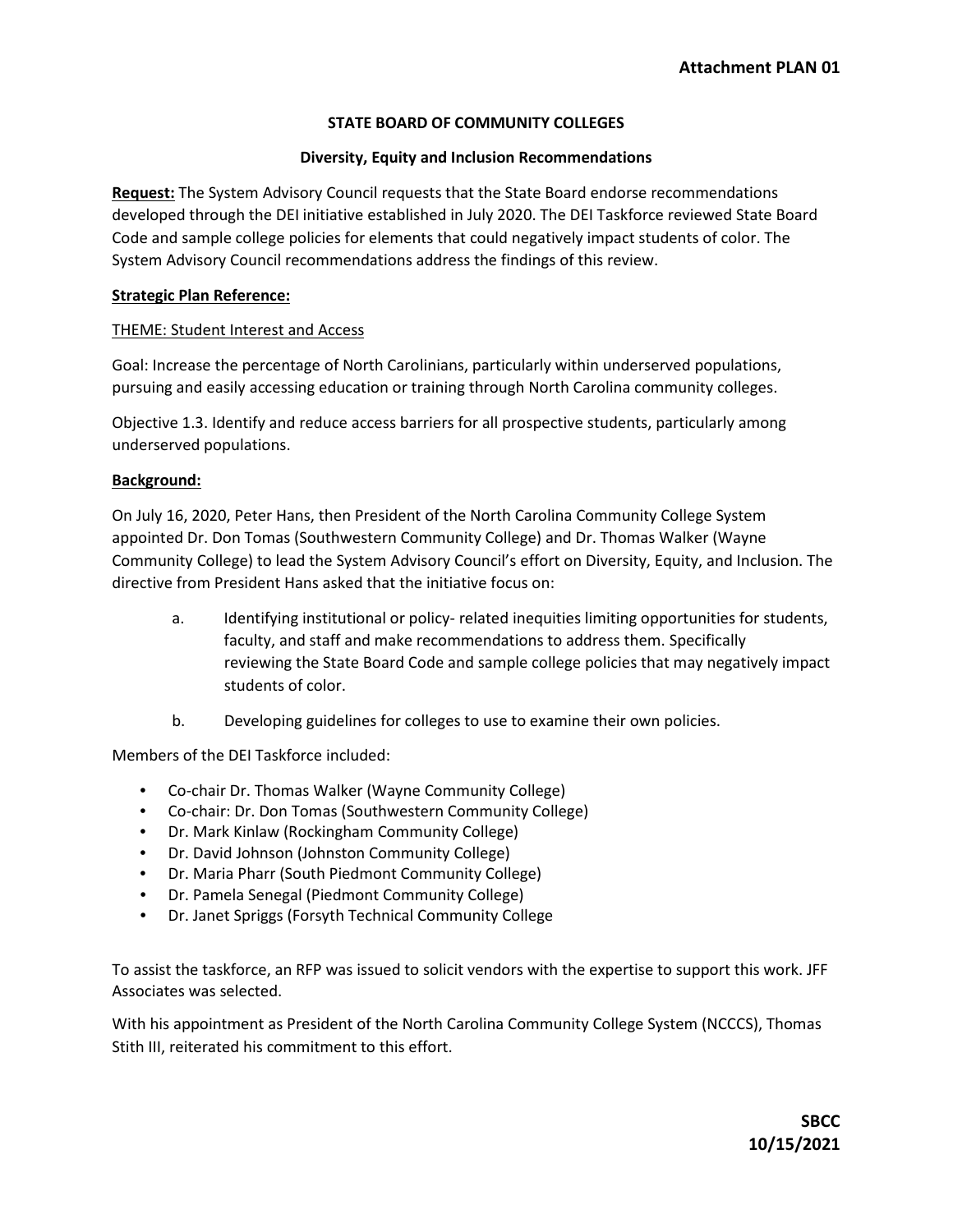On September 9, 2021, after a year of intensive work, the DEI Taskforce presented 3 recommendations to the System Advisory Council.

The DEI Taskforce recommendations:

### 1. **Eliminate the RDS requirement for the NCCCS**

**Rationale:** This system, which is based on a timetable for students who will be applying to one of the four – year UNC system universities, puts community college students, and in particular students of color, at a distinct disadvantage. The results have been a barrier to access for many students of color.

# 2. **Absence of language specific to diversity, equity, and inclusion in the current code of the State Board of Community Colleges**

**Rationale:** Without clear and definitive language in the State Board Code, goals and strategies cannot be implemented.

# 3. **Develop guidance for the 58 community colleges for strategies to eliminate student debt that is related to small fee- related charges**.

**Rationale:** The year- long work uncovered through interviews that many students found a small debt, often fee-related and not tuition-related, to be a major harbinger to completion or readmission.

The System Advisory Council includes the following members:

## **State Board:**

Mr. Hari Nath Mr. William Holder Mr. Jerry Vaughan Ms. Sarah West

## **NC Association of Community College Trustees:**

Gene Rees (Surry Community College) Grayson Whitt (Rockingham Community College) Ed Emory (James Sprunt Community College) Mayor Gloristine Brown (Pitt Community College)

## **NC Association of Community College Presidents:**

Amanda Lee (Bladen Community College) Mark Poarch (Caldwell Community College and Technical Institute) Lawrence Rouse (Pitt Community College) Kandi Deitemeyer (Central Piedmont Community College)